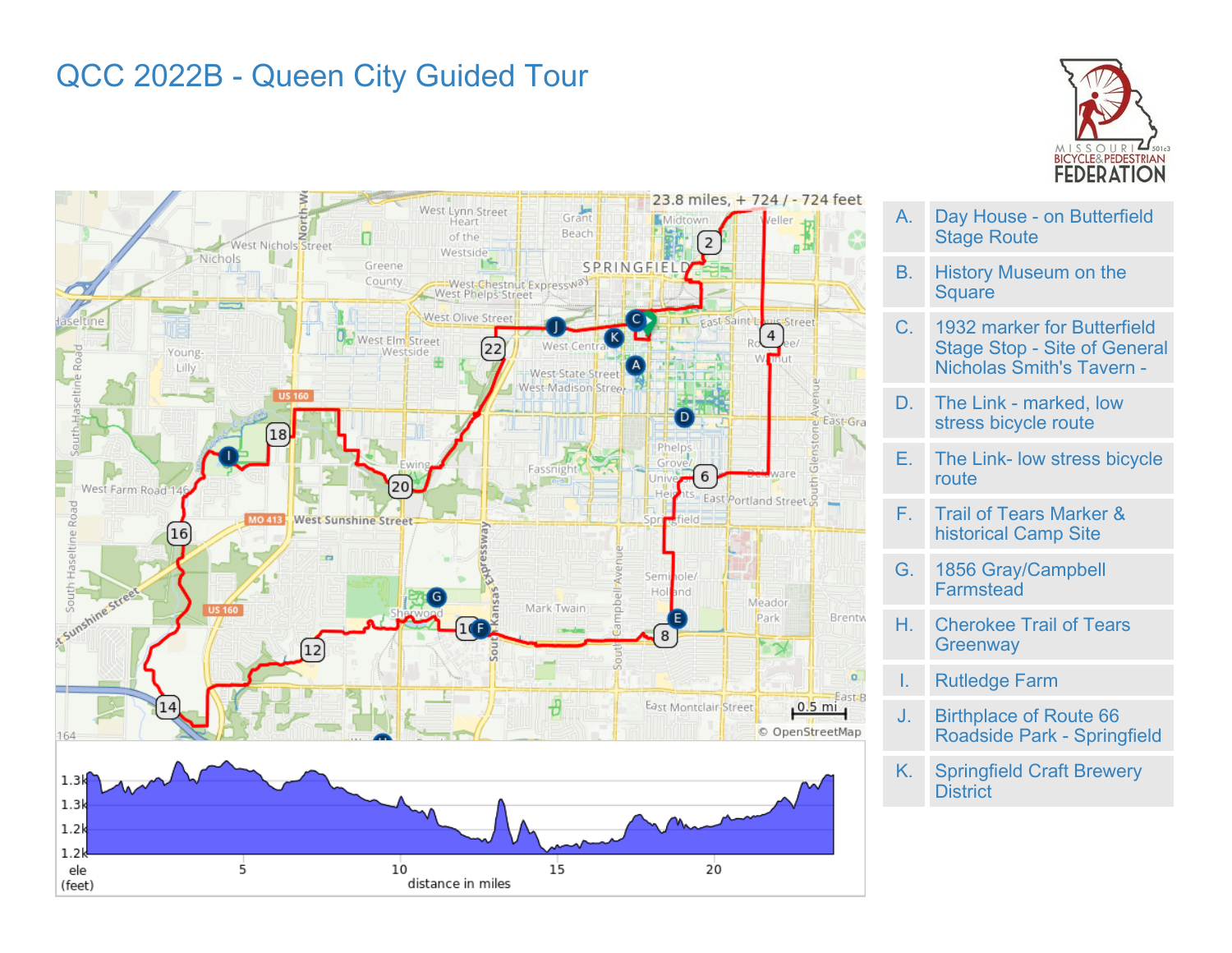# QCC 2022B - Queen City Guided Tour

| <b>Dist</b> | Prev | <b>Type</b> | <b>Note</b>                                                     |
|-------------|------|-------------|-----------------------------------------------------------------|
| 0.0         | 0.0  | 0           | Start of route                                                  |
| 0.0         | 0.0  |             | R                                                               |
| 0.1         | 0.0  |             | L                                                               |
| 0.1         | 0.0  |             | R onto South<br>Jefferson Avenue                                |
| 0.1         | 0.0  |             | R onto East Walnut<br><b>Street</b>                             |
| 0.2         | 0.1  |             | R onto South South<br>Avenue                                    |
| 0.3         | 0.1  |             | At roundabout, take<br>exit 6 onto Park<br><b>Central North</b> |
| 0.5         | 0.2  |             | R onto East Water<br><b>Street</b>                              |
| 0.6         | 0.1  |             | Continue onto East<br><b>Trafficway Street</b>                  |
| 0.6         | 0.0  |             | L                                                               |
| 0.6         | 0.0  |             | R                                                               |

## 0.6 miles. +2/-39 feet

| <b>Dist</b> | Prev | <b>Type</b> | <b>Note</b>                                |
|-------------|------|-------------|--------------------------------------------|
| 4.4         | 0.0  |             | R onto South<br><b>Pickwick Avenue</b>     |
| 5.4         | 1.0  |             | R onto East Bennett<br><b>Street</b>       |
| 5.9         | 0.5  |             | Keep R onto East<br><b>Brookside Drive</b> |
| 6.2         | 0.3  |             | L onto South Clay<br>Avenue                |
| 6.4         | 0.1  |             | R onto East Linwood<br>Drive               |
| 6.6         | 0.3  |             | R onto East<br><b>University Street</b>    |
| 6.7         | 0.1  |             | L onto South<br>Kimbrough Avenue           |
| 7.0         | 0.3  |             | L onto East Cherokee<br><b>Street</b>      |
| 7.1         | 0.1  |             | R                                          |
| 7.4         | 0.3  |             | R onto East Seminole<br>Street             |

| <b>Dist</b> | Prev | <b>Type</b> | <b>Note</b>                               |
|-------------|------|-------------|-------------------------------------------|
| 1.1         | 0.5  |             | L onto North<br>Sherman Parkway           |
| 1.5         | 04   |             | R                                         |
| 1.6         | 0.1  |             | Sharp L onto East<br><b>Brower Street</b> |
| 3.8         | 2.2  |             | L onto East McDaniel<br>Street            |
| 3.9         | 0.1  |             | R onto South<br><b>Pickwick Avenue</b>    |
| 4.1         | 0.1  |             | L onto East Walnut<br><b>Street</b>       |
| 4 1         | ი ი  |             | R onto South Weller<br>Avenue             |
| 4.2         | 0.1  |             | R onto East Elm<br><b>Street</b>          |
| 4.3         | 0.1  |             | L onto South<br><b>Pickwick Avenue</b>    |
| 4.4         | 0.1  |             | L onto East Cherry<br><b>Street</b>       |

#### 3.8 miles. +136/-91 feet

 $\frac{1}{2}$ 

 $\sim$   $\sim$ 

| Dist | Prev | <b>Type</b> | <b>Note</b>                            |
|------|------|-------------|----------------------------------------|
| 7.4  | 0.0  |             | L onto South Holland<br>Avenue         |
| 7.9  | 0.5  |             | R                                      |
| 7.9  | 0.0  |             | R onto South Creek<br>Greenway         |
| 9.3  | 1.5  |             | R onto South Creek<br>Greenway         |
| 9.4  | 0.0  |             | R onto South Creek<br>Greenway         |
| 10.7 | 1.4  |             | L onto South Creek<br>Greenway         |
| 12.8 | 2.1  |             | R                                      |
| 12.9 | 0.1  |             | Sharp R                                |
| 13.0 | 0.1  |             | L onto South<br><b>Jonathan Avenue</b> |
| 13.0 | 0.0  |             | R onto West<br><b>Battlefield Road</b> |
| 13.6 | 0.6  |             | R                                      |